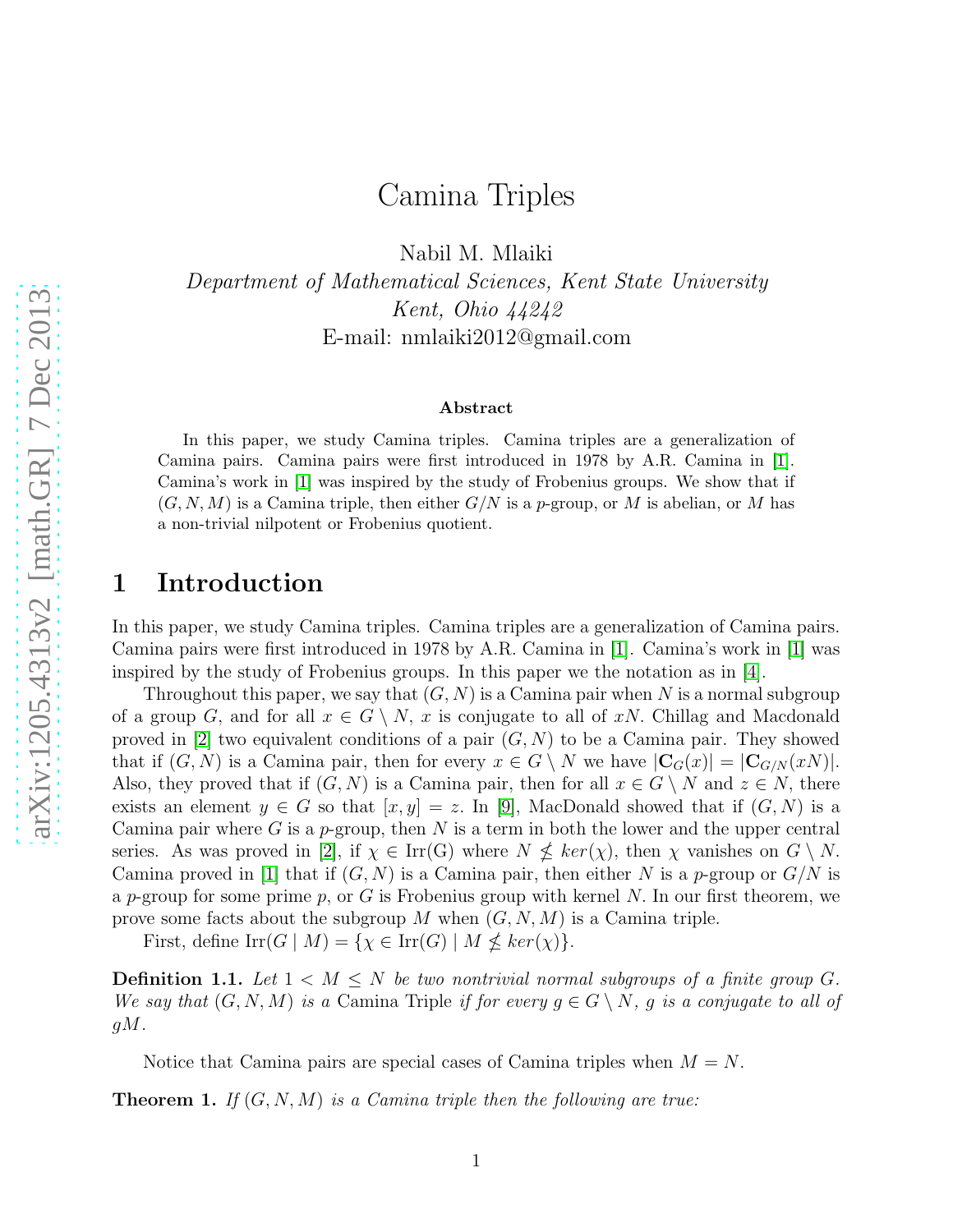- *1.* M *is solvable.*
- *2.* M *has a normal* π*-complement* Q *with* M/Q *is nilpotent, where* π *is the set of primes that divide*  $|G: N|$ .
- *3.* If  $x \in M$ , then there exists  $\chi \in \text{Irr}(G \mid M)$  such that  $\chi(x) \neq 0$ .
- 4. If  $x \in G \setminus N$ , then  $\chi(x) = 0$  for all  $\chi \in \text{Irr}(G \mid M)$ .

The following collorary is an immediate consequence of Theorem 1.

**Corollary 1.2.** *If*  $(G, N)$  *is a Camina pair and*  $x \in N$ , *then there exist*  $\chi \in \text{Irr}(G \mid N)$  *such that*  $\chi(x) \neq 0$ .

Lewis showed in [\[8\]](#page-7-1) that if  $V(G) < G$ , then for every  $x \in G \setminus V(G)$  we have  $cl(x) = xG'$ . Thus, if  $V(G) < G$ , the triple  $(G, V(G), G')$  is a Camina triple. So, by Theorem 1, we deduce that  $G'$  is solvable. Therefore,  $G$  is solvable.

Our second theorem, which we consider the main result of this paper.

Theorem 2. *If* (G, N, M) *is a Camina triple, then at least one of the following hold:*

- *1.* G/N *is a* p*-group.*
- *2.* M *has a non-trivial nilpotent quotient.*
- *3.* M *has a non-trivial Frobenius quotient with an Frobenius complement that is an elementary abelain* p*-group.*
- *4.* M *is abelian.*

In closing, we prove some facts about Camina pairs using Camina triples results, and given the fact that they are special cases of Camina triples. In [\[1\]](#page-6-0), Camina defined a different hypothesis that is equivalent to Camina pairs. Let G be a finite group with a proper normal subgroup  $N \neq 1$  and a set of irreducible non-trivial characters of  $G, A = \{\chi_1 \cdots \chi_n\}$ , where n is a natural number, such that

- 1.  $\chi_i$  vanishes on  $G \setminus N$  and
- 2. there exist natural numbers  $\alpha_1 \cdots \alpha_n > 0$  such that  $\sum_{i=1}^n \alpha_i \chi_i$  is constant on  $N \setminus \{1\}$ .

We are able to identify the characters in Camina hypothesis in  $[1]$ . First, let N be a normal subgroup of G and  $\theta \in \text{Irr}(N)$ . The inertia group of  $\theta$  in G denoted by T and defined by  ${g \in G \mid \theta^g = \theta}.$ 

**Theorem 3.** Let  $(G, N)$  be a Camina Pair then,  $A = \text{Irr}(G|N)$ .

Our last theorem, states some new conditions for a pair  $(G, N)$  to be a Camina pair.

**Theorem 4.** Let G be a finite group and  $N \triangleleft G$ , then the following are equivalent:

- *1.* (G, N) *is a Camina pair.*
- 2.  $V(G|N) = N$ .
- *3. There is no* x *in* N such that  $\chi(x) = 0$  for all  $\chi$ 's *in* Irr(G|N)*, and if*  $x \in G \setminus N$ *, then*  $\chi(x) = 0$  *for all*  $\chi$ 's *in* Irr(G|N)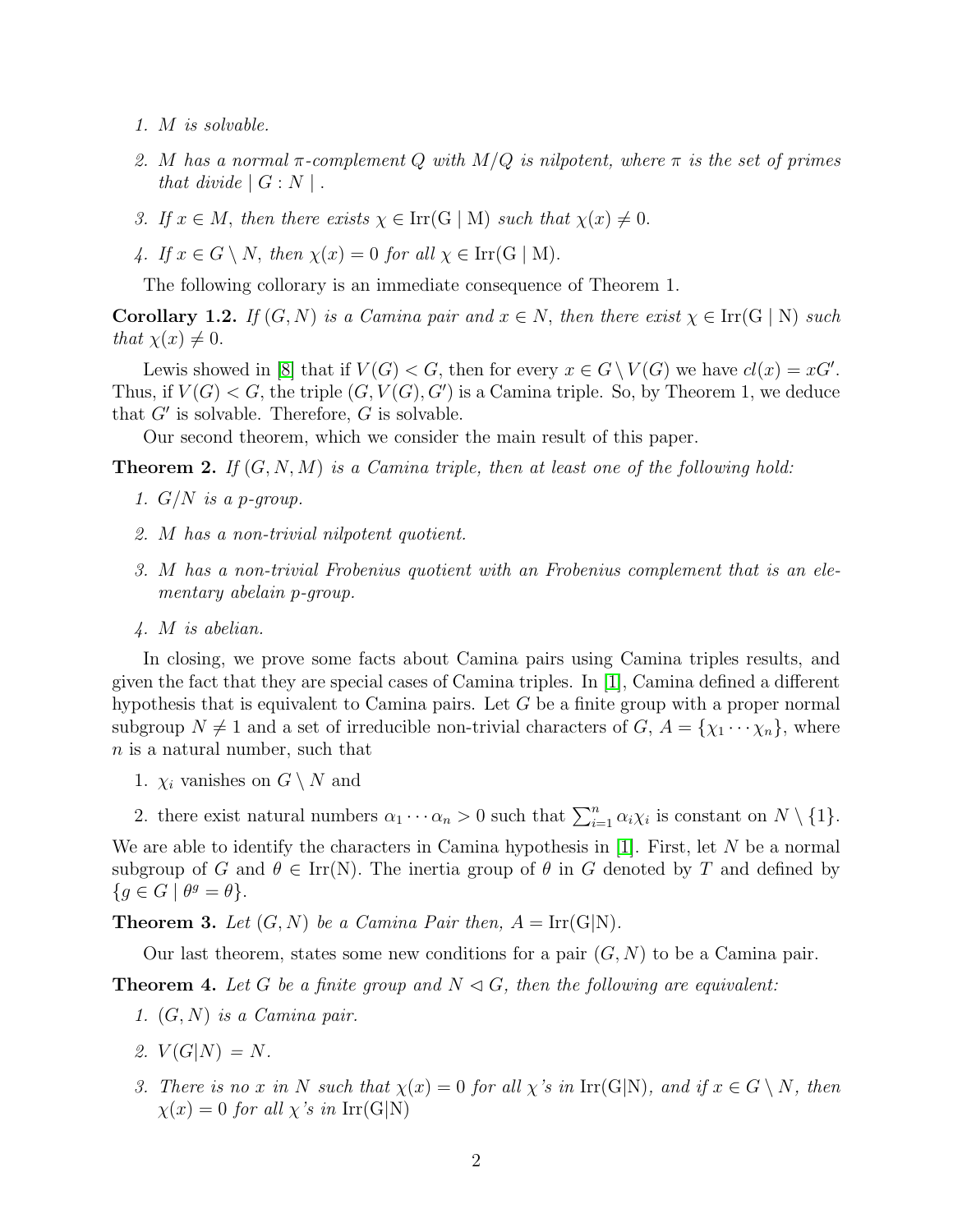### 2 Camina triples

In this section, we prove Theorem 1 and 2 along with some facts about Camina triples. First, we prove some equivalent conditions for a triple  $(G, N, M)$  to be a Camina triple.

<span id="page-2-0"></span>**Theorem 2.1.** If  $1 \neq M < N$  are two normal subgroups of a finite group G, then the *following are equivalent:*

- *1.* (G, N, M) *is a Camina triple.*
- 2.  $|C_G(g)| = |C_{G/M}(Mg)|$  *for every*  $g \in G \setminus N$ .
- *3. For every*  $g \in G \setminus N$ , *we have*  $\chi(g) = 0$  *for all*  $\chi \in \text{Irr}(G \mid M)$ .
- *4.*  $V(G|M) \leq N$ .
- *5. For all*  $g \in G \setminus N$  *and*  $z \in M$ , *there exists*  $y \in G$  *such that*  $[g, y] = z$ .

*Proof.* First, we show that (1) implies (2). Assume that  $(G, N, M)$  is a Camina triple and let  $g \in G \setminus N$ . Notice that  $cl(g) = \bigcup_{x \in G}(Mg)^x$ . Hence,  $|G : C_G(g)| = |G/M : C_{G/M}(Mg)||M|$ , and so  $|C_G(g)| = |C_{G/M}(Mg)|$  as desired. We now show that (2) implies (3). Assume (2) and let  $q \in G \setminus N$ . By the Second Orthogonality Relation, we have

$$
|\mathbf{C}_G(g)| = \sum_{\chi \in \text{Irr}(G)} |\chi(g)|^2 = \sum_{\chi \in \text{Irr}(G|M)} |\chi(g)|^2 + \sum_{\chi \in \text{Irr}(G/M)} |\chi(g)|^2.
$$

But we know by (2) that  $|C_G(g)| = |C_{G/M}(Mg)| = \sum_{\chi \in \text{Irr}(G/M)} |\chi(g)|^2$ . Hence, we obtain  $\sum_{\chi \in \text{Irr}(G|M)} |\chi(g)|^2 = 0.$  Since  $|\chi(g)|^2 \ge 0$  for all  $\chi \in \text{Irr}(G | M)$ , we deduce that  $\chi(g) = 0$ for all  $\chi \in \text{Irr}(G \mid M)$ . Next, we prove (3) implies (4). Assume that for every  $g \in G \setminus N$ ,  $\chi(g) = 0$  for all  $\chi \in \text{Irr}(G \mid M)$ . Hence, all the generators of  $V(G \mid M)$  are contained in N. Thus,  $V(G \mid M) \leq N$  as desired. Now, we show that (4) implies (1). Assume that  $V(G|M) \leq N$  and let  $x \in G \setminus N$  and  $y \in M$ . Hence,  $yx \notin N$ . Thus  $yx \notin V(G|M)$ . So, for any  $\chi_i \in \text{Irr}(G|M)$ ,  $\chi_i(x) = \chi_i(yx) = 0$ . Recall that  $\text{Irr}(G) \setminus \text{Irr}(G|M) = \text{Irr}(G/M)$ . Write  $\text{Irr}(G/M) = \{\phi_1, \cdots, \phi_r\}$ . For each  $\phi_i$  there exists  $\phi_i \in \text{Irr}(G) \setminus \text{Irr}(G \mid M)$  such that  $\phi_i(x) = \phi_i(Mx) = \phi_i(yx)$ . Hence, x and yx have the same character values for all irreducible characters of G. Since the irreducible characters form a basis for the class functions, all class functions have the same value on x and xy. This implies that x and xy are in the same class. Hence, x is conjugate to all of  $xM$ . We conclude that  $(G, N, M)$  is a Camina triple. Thus, (4) implies (1).

To finish the proof of the theorem, it is enough to show that (1) is equivalent to (5). First assume that  $(G, N, M)$  is a Camina triple; that is, if  $g \in G \setminus N$ , then g is conjugate to all of gM. Hence, if  $z \in M$ , then there exists  $y \in G$  such that  $y^{-1}gy = gz$ . It follows that  $g^{-1}y^{-1}gy = z$ . Conversely, suppose that for all  $g \in G \setminus N$  and  $z \in M$  there exists  $y \in G$ such that  $[g, y] = z$ . Fix  $g \in G \setminus N$  and  $z \in M$ . We need to show that g is conjugate to gz. we know there exists y such that  $g^{-1}y^{-1}gy = z$ . This implies that  $y^{-1}gy = gz$ . Hence, g is conjugate to every element in  $gM$ , and  $(G, N, M)$  is a Camina triple as required.  $\Box$ 

The following lemma describes the relationship between two Camina triples in the same group.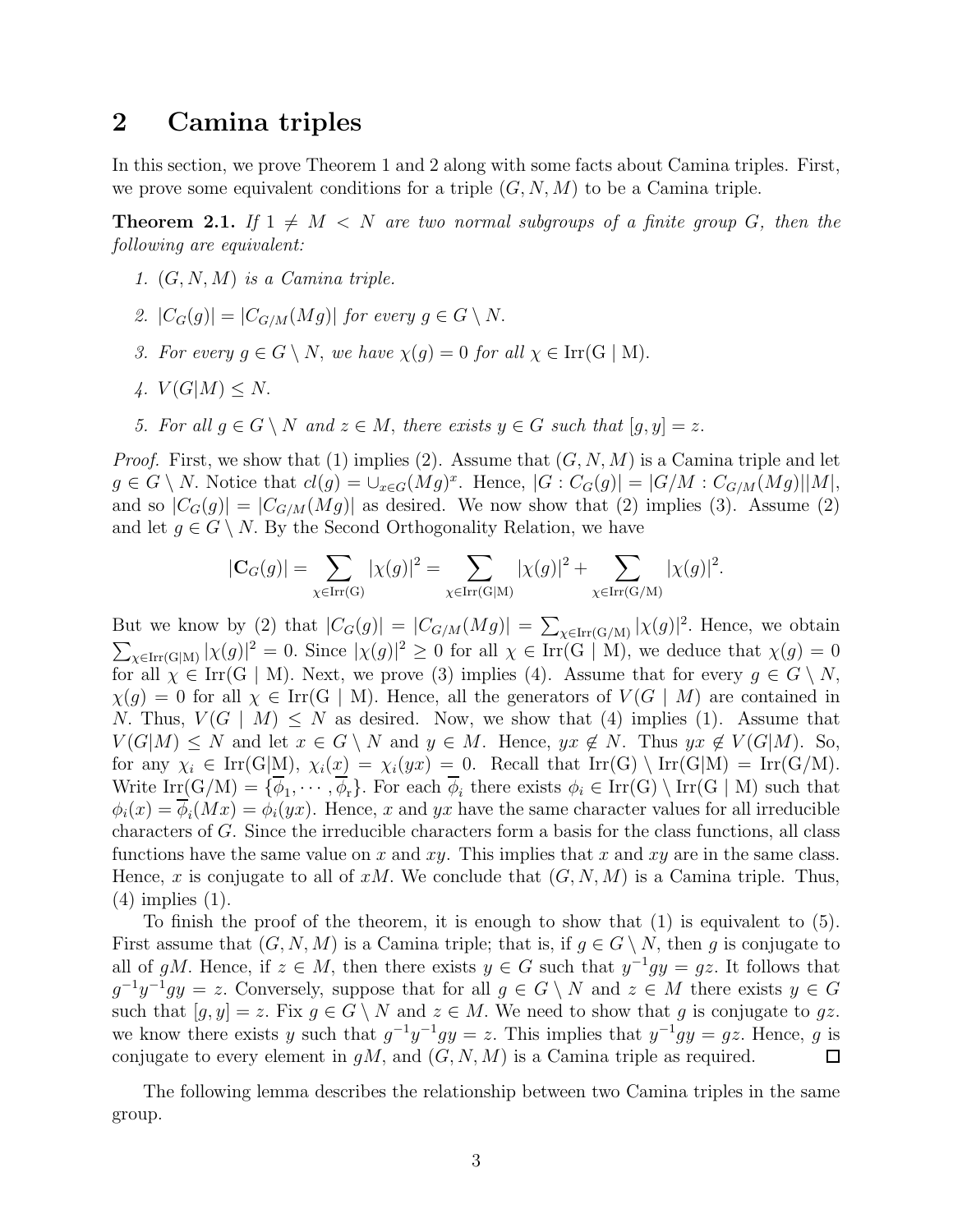**Lemma 2.2.** *If*  $(G, N_1, M)$  *and*  $(G, N_2, M)$  *are Camina triples, then*  $(G, N_1 \cap N_2, M)$  *is a Camina triple.*

*Proof.* Notice that  $1 < M \leq N_1 \cap N_2$ . If  $g \in G \setminus N_1 \cap N_2$ , then either  $g \in G \setminus N_1$  or  $g \in G \setminus N_2$ . In either case, g is conjugate to all of gM. Hence,  $(G, N_1 \cap N_2, M)$  is a Camina triple as desired.  $\Box$ 

We now show that Camina pairs are special cases of Camina triples.

<span id="page-3-2"></span>Lemma 2.3. *The triple* (G, N, N) *is a Camina triple if and only if* (G, N) *is a Camina pair.*

*Proof.* Observe that  $(G, N)$  is a Camina pair if and only if for every  $g \in G \setminus N$ , we have  $cl(g) = gN$ . This occurs if and only if  $(G, N, N)$  is a Camina triple.  $\Box$ 

We now prove a fact about the center of a group G in the case when  $(G, N, M)$  is a Camina triple. Note that it is not difficult to see that the intersection of  $\mathbf{Z}(\mathbf{G})$  and the set of elements in  $G \setminus N$  has to be the empty set.

<span id="page-3-0"></span>Lemma 2.4. *If* (G, N, M) *is a Camina triple, then the following are true:*

*1.* Z(G) ≤ N *and*

2. if  $K \triangleleft G$  and  $K \triangleleft M$ , then  $(G/K, N/K, M/K)$  is a Camina triple.

*Proof.* If  $g \in \mathbf{Z}(\mathbf{G})$ , then g is only conjugate to itself. Hence g is not conjugate to all of gM, and so  $g \in N$ . Therefore  $Z(G) \leq N$ . Now, let  $K \lhd G$ , with  $K \lhd M$ . Hence,  $1 \lhd M/K \leq$  $N/K < G/K$ . Since every  $\chi \in \text{Irr}(G|M)$  vanishes on  $G\backslash N$ , every  $\chi \in \text{Irr}(G/K|M/K)$  vanishes on  $G/K \setminus N/K$ . It follows that  $(G/K, N/K, M/K)$  is a Camina triple as desired.  $\Box$ 

Next, consider the terms of the upper central series of G when  $(G, N, M)$  is a Camina triple. Let  $Z_1 = \mathbf{Z}(\mathbf{G})$  and  $Z_i/Z_{i-1} = \mathbf{Z}(G/Z_{i-1})$  for  $i > 1$ .

**Lemma 2.5.** *If*  $(G, N, M)$  *is a Camina triple, and*  $Z_m < M$ *, then*  $Z_{m+1} \leq N$ *.* 

*Proof.* By Lemma [2.4](#page-3-0) part 2,  $(G/Z_m, N/Z_m, M/Z_m)$  is a Camina triple. So applying Lemma [2.4](#page-3-0) part 1 to  $G/Z_m$ , we get  $\mathbf{Z}(G/Z_m) \leq N/Z_m$ . Hence  $Z_{m+1} \leq N$  as desired.  $\Box$ 

Now, we need to state this very useful theorem, which is Theorem D in [\[7\]](#page-7-2), due to Berkovich.

**Theorem 2.6.** Let N be a normal subgroup of G and suppose that every member of  $cd(G)$ N′ ) *is divisible by some fixed prime* p. *Then* N *is solvable and has a normal* p*-complement.*

We need the next lemma to prove the remaining parts of our first theorem.

<span id="page-3-1"></span>Lemma 2.7. *If* (G, N, M) *is a Camina triple, then* M *is solvable and has a normal* p*complement for every prime p that divides*  $| G : N |$ *.* 

*Proof.* Let  $\chi \in \text{Irr}(G \mid M)$ . We know by Lemma [2.1](#page-2-0) that  $\chi(g) = 0$  for all  $g \in G \setminus N$ . By the discussion in [\[4\]](#page-6-1) page 200. we deduce that for every prime p divisor of  $|G: N|$ , p divides  $\chi(1)$  for all  $\chi \in \text{Irr}(\text{G} \mid \text{M}')$ . So by Berkovich's theorem, M is solvable and M has a normal p-complement. 口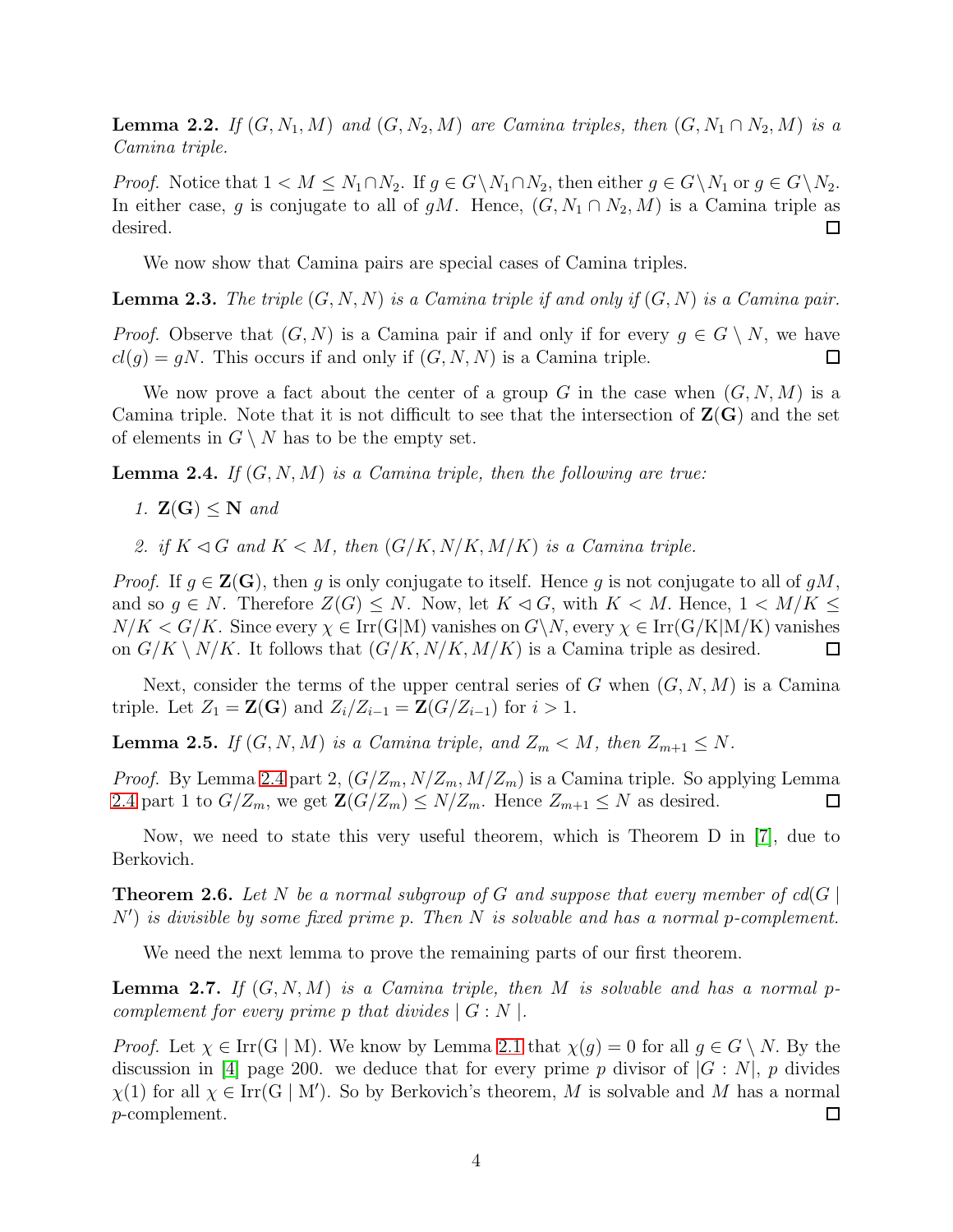Now, we show that if  $(G, N, M)$  is a Camina triple, then M has a normal  $\pi$ -complement, where  $\pi$  is the set of primes that divide  $|G: N|$ . This proves the remaining parts of Theorem 1.

<span id="page-4-3"></span>**Lemma 2.8.** *If*  $(G, N, M)$  *is a Camina triple, and*  $\pi = \{p \, \text{prime} \mid p \, \text{divides } |G: N|\}$ *, then* M has a normal  $\pi$ -complement Q such that  $M/Q$  is nilpotent.

*Proof.* Since  $(G, N, M)$  is a Camina triple, by Lemma [2.7,](#page-3-1) we know that M has a normal pcomplement for every  $p \in \pi$ . Now, let Q be the intersection of these normal p-complements. Hence, Q is a normal  $\pi$ -complement of M. Now, to prove that  $M/Q$  is nilpotent, it will be enough to show that any finite group having a normal p-complement for every prime  $p$  is nilpotent. Let G be a finite group that has a normal  $p$ -complement for every prime  $p$ . We work by induction on |G|. If  $|G| = 1$ , then the result is trivial, so we may assume  $G > 1$ . Let p be a prime, and we show that G has a normal Sylow p-subgroup. If G is a p-group, then this is trivial. Thus, we may assume that  $|G|$  is divisible by some prime q which is not p. By hypothesis, G has a normal q-complement N. Observe that  $N < G$ , and so the induction hypothesis implies that N is nilpotent. Hence, N has a normal Sylow  $p$ -subgroup P and thus, P is characteristic in N. But  $G/N$  is a q-group, so P is a Sylow p-subgroup of G. It follows that G has a normal Sylow p-subgroup as required.  $\Box$ 

The following lemma, is very useful.

<span id="page-4-1"></span>**Lemma 2.9.** *Let*  $(G, N, M)$  *be a Camina triple. If*  $x \in G \setminus N$  *and*  $o(x) = m$ *, and*  $y \in C_M(x)$ *then the order of* y *divides* m*.*

*Proof.* Since  $xy \in xM$ , we know that xy is a conjugate to x. Thus xy has order m. Hence  $x^m y^m = 1$ , and so,  $y^m = 1$  as desired.  $\Box$ 

We show in the next lemma that if  $G/N$  is not a p-group for any prime p, then  $M\cap Z(G)$  = {1}.

<span id="page-4-0"></span>Lemma 2.10. *Let* (G, N, M) *be a Camina Triple, and* G/N *is not a* p*-group for any prime* p, then  $M \cap Z(G) = \{1\}.$ 

*Proof.* If  $G/N$  is not a p-group, then we can find  $x \in G \setminus N$  such that  $o(Nx) = p^a$ , and  $y \in G \setminus N$  such that  $o(Ny) = q^b$ , where p, q are two distinct primes. Let n be the p'-part of the order of x, and m be the q'-part of the order of y. Notice that  $x^n \notin N$  and  $y^m \notin N$ . Also, the order of  $x^n$  is  $p^{\alpha}$  and the order of  $y^m$  is  $q^{\beta}$ . Hence,  $C_M(x^n)$  is a p-group and  $C_M(y^m)$  is a q- group. We know that  $M \cap Z(G) \subseteq C_M(x^n) \cap C_M(y^m) = \{1\}$  as desired.  $\Box$ 

In the next result, we prove that if G is nilpotent, then  $G/N$  and M are p-groups for the same prime p.

<span id="page-4-2"></span>Lemma 2.11. *Let* (G, N, M) *be a Camina Triple, if* G *is nilpotent then* M *and* G/N *are* p*-groups for some prime* p*.*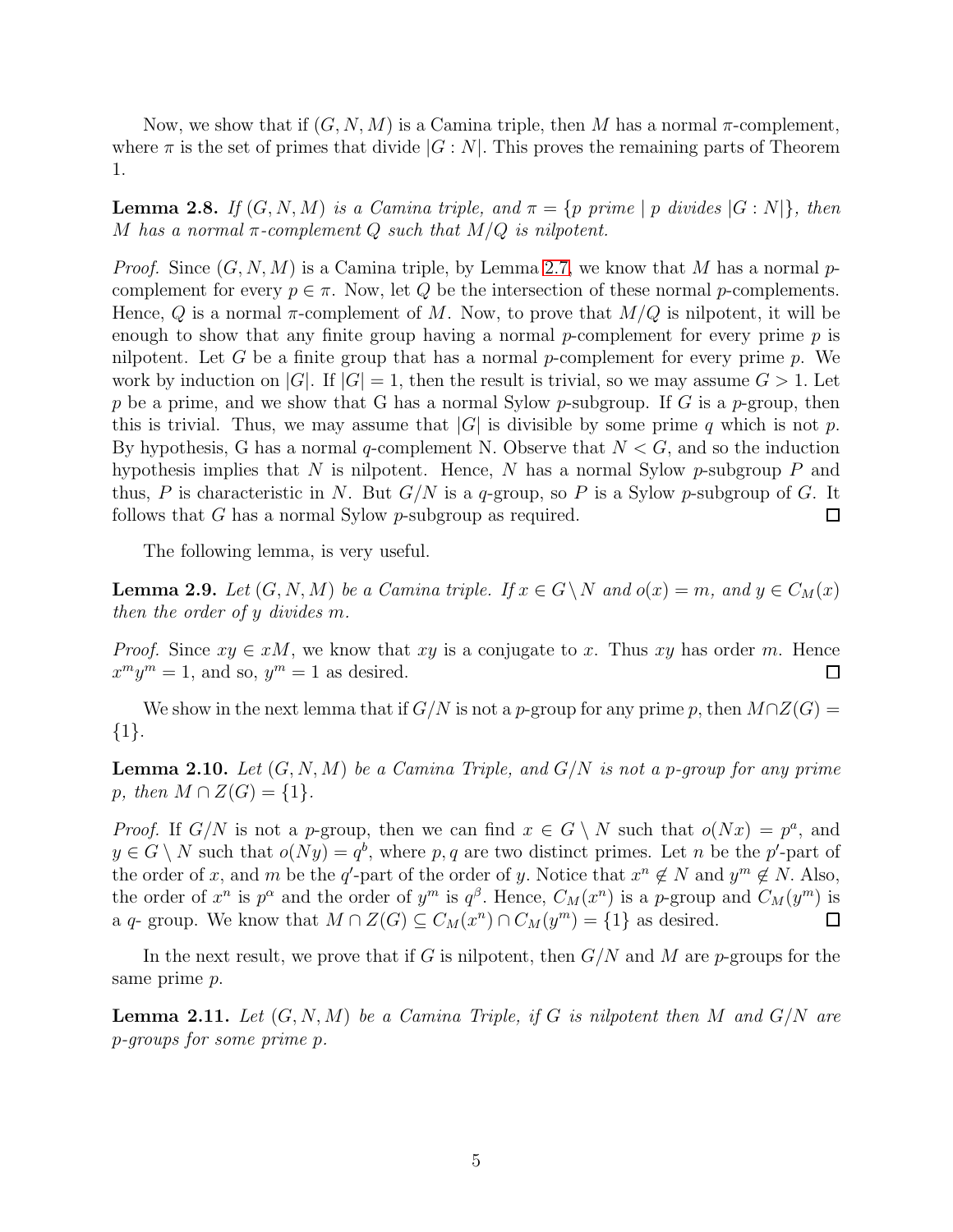*Proof.* Since G is nilpotent, then  $Z(G)$  cannot intersect with M trivially. Hence, by Lemma [2.10](#page-4-0) G/N is p-group for some prime p. Now let  $x \in G \setminus N$  where  $o(Nx) = p^a$ , Let n be the p'-part of the order of x. Notice that  $x^n \notin N$  and the order of  $x^n$  is  $p^{\alpha}$ . Hence,  $C_M(x^n)$ is a p-group. Thus,  $M \cap Z(G)$  is a p-group. Now, suppose that there exists a prime  $q \neq p$ such that q divides |M|. Hence, there exists  $y \in M$  where the order of y is  $q^m$ . Since G is nilpotent and  $(o(x^n), o(y)) = 1$ . Then  $y \in C_G(x^n)$ . But, by Lemma [2.9,](#page-4-1) we know that  $o(y)$ divides the order of  $x^n$ . Which leads to a contradiction, and M is a p-group.  $\Box$ 

We are now ready to prove theorem 2.

*proof of Theorem 2.* If G is nilpotent, then by Lemma [2.11](#page-4-2) we have (1) and (2) hold. So, we may assume that G is not nilpotent. If  $G/N$  is a p-group, then (1) holds. Assume that  $G/N$  is not a p-group, and let  $\pi = \{p : \text{prime such that } p \text{ divides } |G/N|\}$ , by Lemma [2.8,](#page-4-3) M has a normal  $\pi$ -complement Q such that  $M/Q$  is nilpotent. If  $Q \neq \{1\}$  and proper in M, then (2) holds. Also, if  $Q = \{1\}$ , then M is nilpotent and (2) holds. Now, if  $M = Q$ , then  $(|M|, |G/N|) = 1$ . In this case, we know that maybe M does not have a nilpotent quotient. If M is abelian, then  $(4)$  holds. So, we may assume that M is not abelian. By Theorem 1, we know that if  $(G, N, M)$  is a Camina triple, then M is solvable. Hence, if M is not abelian, then we can consider K to a maximal normal subgroup of M such that  $M/K$  is not abelian. Note that,  $(M/K)'$  is the unique minimal normal subgroup of  $M/K$ . Therefore, the group  $M/K$  satisfies the hypothesis of Theorem 12.3 of [\[4\]](#page-6-1). So, either  $M/K$  is a p-group and hence  $M/K$  is nilpotent and (3) holds, or  $M/K$  is a Frobenius group with an abelian Frobenius complement, and  $(M/K)'$  is the Frobenius kernel and is an elementary abelian p-group and (4) holds as desired.

 $\Box$ 

### 3 Camina pairs

We are now prove some results about Camina pairs using Camina triples results, and given the fact that they are special cases of Camina triples. In [\[1\]](#page-6-0), Camina defined a different hypothesis that is equivalent to Camina pairs. Let G be a finite group with a proper normal subgroup  $N \neq 1$  and a set of irreducible non-trivial characters of  $G, A = \{\chi_1 \cdots \chi_n\}$ , where n is a natural number, such that

- 1.  $\chi_i$  vanishes on  $G \setminus N$  and
- 2. there exist natural numbers  $\alpha_1 \cdots \alpha_n > 0$  such that  $\sum_{i=1}^n \alpha_i \chi_i$  is constant on  $N \setminus \{1\}$ .

We are able to identify the characters in Camina hypothesis in  $[1]$ . First, let N be a normal subgroup of G and  $\theta \in \text{Irr}(N)$ . The inertia group of  $\theta$  in G denoted by T and defined by  ${g \in G \mid \theta^g = \theta}.$ 

**Theorem 3.1.** Let  $(G, N)$  be a Camina Pair then,  $A = \text{Irr}(G|N)$ .

*Proof.* First, we show that  $A \subseteq \text{Irr}(G|N)$ . To see this, suppose  $\chi_i \in A \setminus \text{Irr}(G|N)$ . This implies that  $\chi_j \in \text{Irr}(G/N)$ . On the other hand, since  $\chi_j \in A$ , we have that  $\chi_j(x) = 0$ for all  $x \in G \setminus N$ . This implies  $\chi_j(xN) = 0$  for all  $xN \in G/N \setminus \{N\}$ , and hence,  $\chi_j$  is a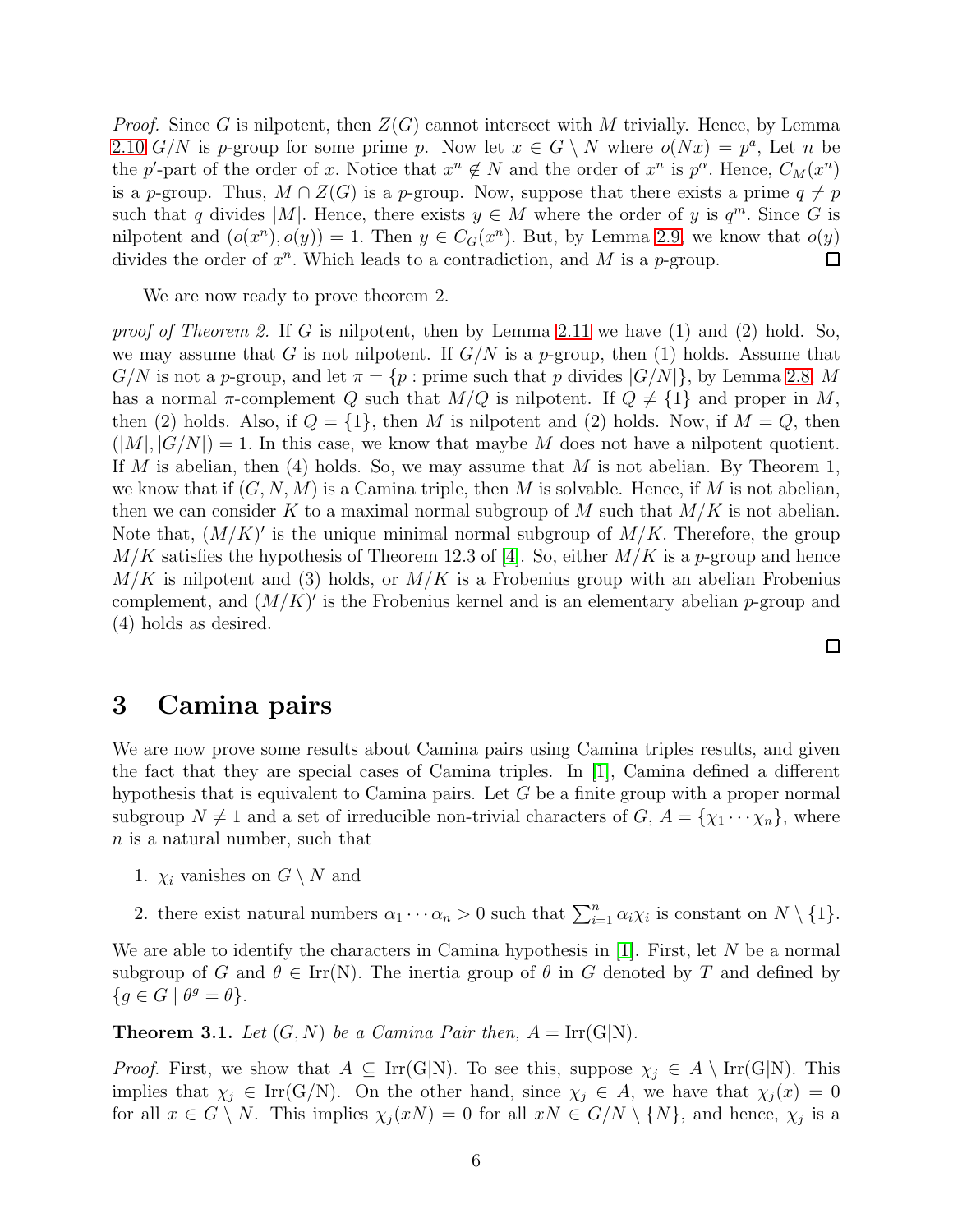multiple of the regular character of  $G/N$ . Since  $N < G$ , we know that the regular character of  $G/N$  is not irreducible, and so, we have a contradiction since it is not possible for an irreducible character to be a multiple of a reducible character. Thus no such  $\chi_i$  exist in A. Therefore  $A \subseteq \text{Irr}(G|N)$ . On the other hand, for every  $1_N \neq \theta \in \text{Irr}(N)$  and by Theorem 6.11 in [\[4\]](#page-6-1), there exist  $\chi_i \in A$  such that  $\chi_i \in \text{Irr}(\text{G}|\theta)$ . Notice that  $\theta^G(g) = 0$  if  $g \notin N$ , and if  $g \in N$ , then  $\theta^G(g) = \frac{1}{|N|} \sum_{x \in G} \theta^x(g)$ , hence  $\theta^G(g) = \frac{1}{|N|} |T| (\theta_1(g) + \cdots + \theta_n(g)) =$  $\theta^G(g) = |T:N|(\theta_1(g) + \cdots + \theta_n(g))$  where  $\theta_i, i = 1 \ldots n$ , are the distinct conjugates of  $\theta$  in G. Note that  $\chi_i(g) = 0$  if  $g \notin N$ , and if  $g \in N$ ,  $\chi_i(g) = a(\theta_1(g) + \cdots + \theta_n(g))$  where, a is a non negative integer. Hence  $\chi_i = c\theta^G$ . Thus,  $\chi_i$  is the unique irreducible constituent of  $\theta^G$ . Thus  $|\text{Irr}(G|\theta)| = 1$ , and  $\text{Irr}(G|\theta) \subseteq A$  and since  $\text{Irr}(G|N) = \bigcup_{1 \neq \theta \in \text{Irr}(N)} \text{Irr}(G|_{\theta})$ . Then  $|A| = |\text{Irr}(G|N)|$ . And since  $A \leq \text{Irr}(G|N)$  then,  $A = \text{Irr}(G|N)$  as desired.  $\Box$ 

Our last result in this chapter, states some new conditions for a pair  $(G, N)$  to be a Camina pair.

**Theorem 3.2.** Let G be a finite group and  $N \triangleleft G$ , then the following are equivalent:

- *1.* (G, N) *is a* CP*.*
- 2.  $V(G|N) = N$ .
- *3. There is no* x *in* N such that  $\chi(x) = 0$  for all  $\chi$ 's *in* Irr(G|N)*, and if*  $x \in G \setminus N$ *, then*  $\chi(x) = 0$  *for all*  $\chi$ 's *in* Irr(G|N)

*Proof.* Notice that 3) implies 2) is trivial. To prove 2) implies 1), assume that  $V(G|N) = N$ , by Theorem [2.1,](#page-2-0)  $(G, N, N)$  is a Camina triple. Thus, by Lemma [2.3,](#page-3-2)  $(G, N)$  is a Camina pair. To prove 1) is equivalent to 3), by Lemma [2.3](#page-3-2) and Theorem [2.1,](#page-2-0)  $(G, N)$  is a Camina pair if and only if  $V(G \mid N) \leq N$ .  $\Box$ 

### <span id="page-6-0"></span>References

- [1] A. R. Camina, "Some Conditions Which Almost Characterize Frobenius Groups," *Israel Journal of Mathematics* 31 (1978), 153-160.
- <span id="page-6-2"></span>[2] D. Chillag, and I. D. MacDonald, "Generalized Frobenius Groups," *Israel Journal of Mathematics* 47 (1984), 111-122.
- <span id="page-6-1"></span>[3] R. Dark, and C. M. Scoppola, "On Camina Groups of Prime Power Order," *Journal of Algebra* 181 (1996), 787-802
- [4] I. M. Isaacs, *Character Theory of Finite Groups*, Academic Press, San Diego, California, 1976.
- [5] I. M. Isaacs, *Algebra A Graduate Course*, Academic Press, Pacific Grove, California, 1993.
- [6] I. M. Isaacs, *Finite Group Theory*, American Mathematical Society, Providence, Rhode Island, 2008.